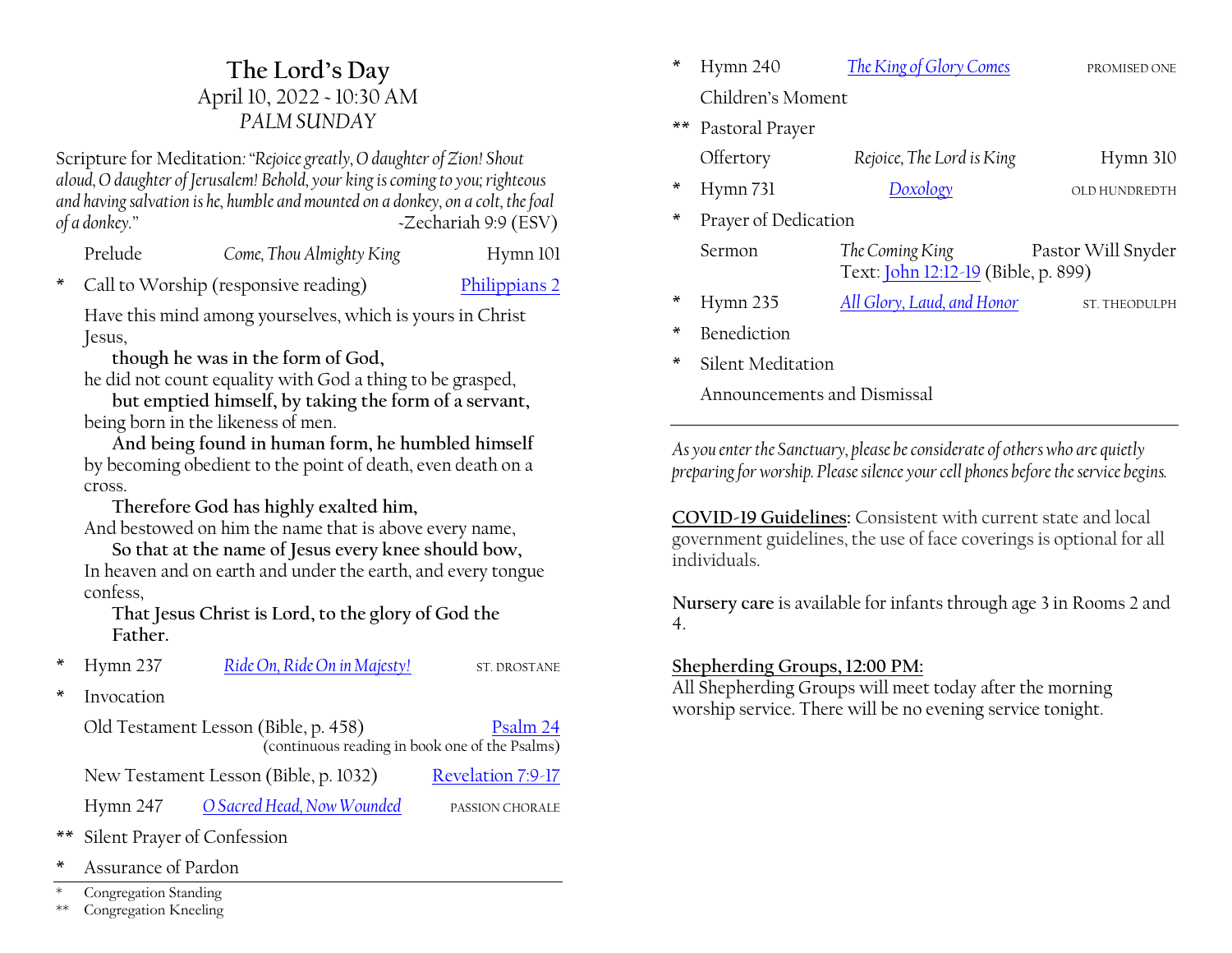# **SERVING IN WORSHIP TODAY**

### **April 10, 2021**

| Worship Leader:      | Pastor Lucas Dourado                       |
|----------------------|--------------------------------------------|
| Greeters:            |                                            |
| Deacon in Charge:    | David Embree                               |
| Ushers:              | Peter Benedict                             |
| Audio:               | Benjamin Bassett                           |
| Nursery:<br>9:30:    |                                            |
|                      | 10:30 (Worship): Liz Sundet, Julia Lazzaro |
| <b>Toddler Time:</b> |                                            |
| Coffee Clean-up:     |                                            |

**Evening Audio:**

# **April 17, 2021**

| Worship Leader:   | Elder John Sundet                               |
|-------------------|-------------------------------------------------|
| Greeters:         |                                                 |
| Deacon in Charge: | Scott Bolliger                                  |
| Ushers:           | Jeff Edwards                                    |
| Audio:            | Benjamin Bassett                                |
| Nursery:<br>9:30: |                                                 |
|                   | 10:30 (Worship): Anita Hilinski, Kevin Hilinski |
| Toddler Time:     |                                                 |
|                   |                                                 |

**Coffee Clean-up:**

**Evening Audio:**

# **This Week at Church**

| Wednesday 1:00 PM | <b>Bible Study</b>             |
|-------------------|--------------------------------|
| 6:00 PM           | Midweek Recharge               |
| 7:00 PM           | Maundy Thursday Service at PCM |
| 7:00 AM           | Men's Covenant Group           |
|                   |                                |

# **ANNOUNCEMENTS**

# **COMING EVENTS**

# **DAY OF PRAYER AND FASTING**

The Session has called for a day of prayer and fasting for the situation in and around Ukraine for this **Thursday, April 14**. We have the opportunity to end this day in worship with our sister churches at the joint Maundy Thursday service. Given not only a military conflict in Ukraine but increasing grievous reports of violent aggression devastating the citizenry, and the wanton destruction of the civilian infrastructure, let us call out to God to retrain evil and limit destruction, for mercy upon the populace, and strength and resources for those assisting the displaced, wounded, and distraught. Pray too for government leaders in positions of influence. The Lord is good, a stronghold in the day of trouble; he knows those

who take refuge in him. (Nahum 1:7)

Oh, let the evil of the wicked come to an end, and may you establish the righteous- you who test the minds and hearts, O righteous God! (Psalm 7:9)

The king's heart is a stream of water in the hand of the Lord; he turns it wherever he will. (Proverbs 21:1)

#### **MAUNDY THURSDAY JOINT SERVICE**

There will be a Maundy Thursday joint service **April 14th at The Presbyterian Church of Manchester (PCM) at 7:00 PM**. Please join together as we worship Christ Jesus, the Suffering Servant and Risen King. PCM's address: 394 Lydall St., Manchester.

# **RESURRECTION SUNDAY & FELLOWSHIP**

On **Sunday, April 17 (Easter morning),** we will be having a time of fellowship and refreshments from **9:00-10:15 AM**. Bagels, fruit, and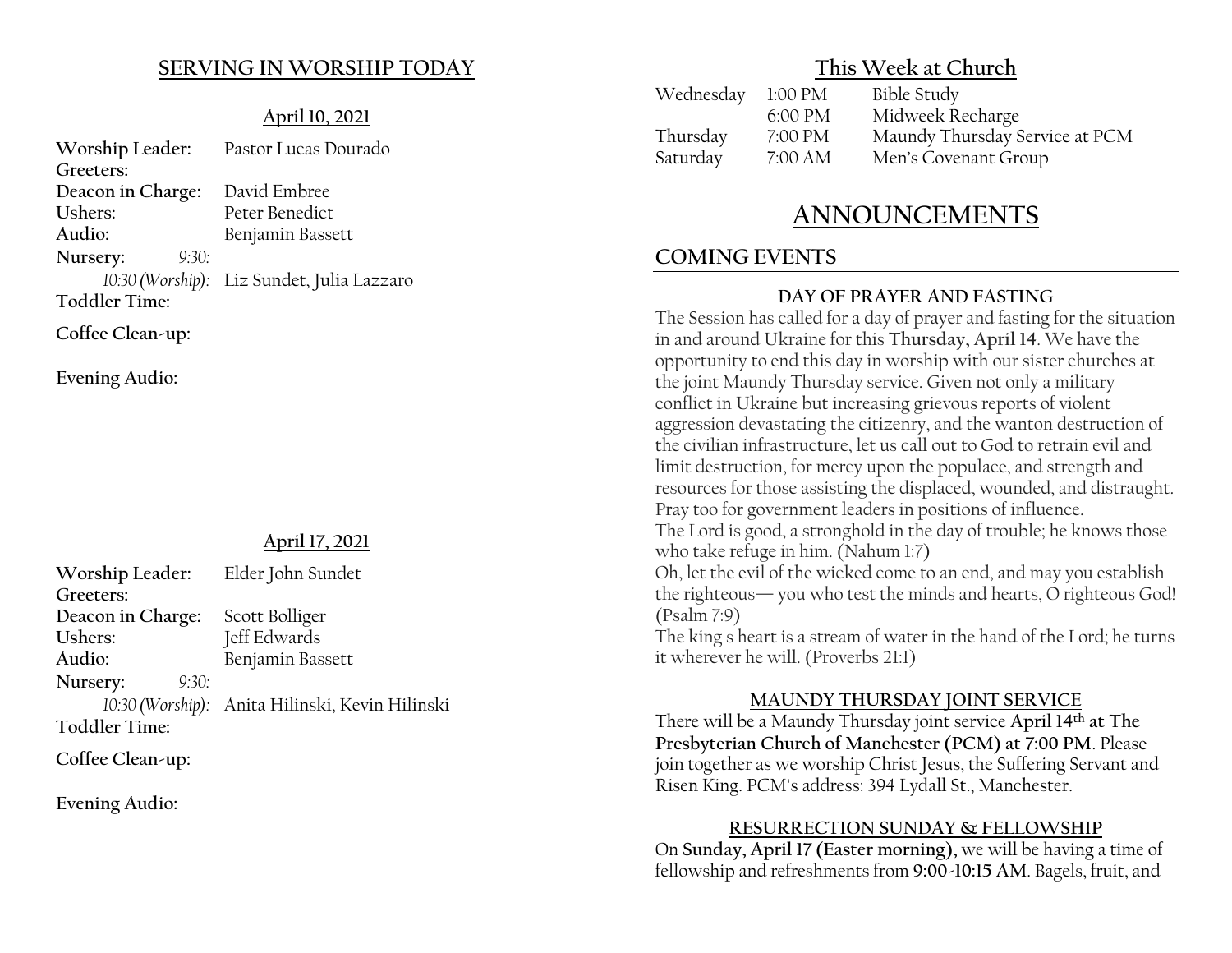pastries will be provided and there will be no Sunday school (for any ages). We simply want to enjoy time together in celebration of the resurrection. We will have Sunday morning worship at our normal time (10:30). There will be no evening worship, allowing for families to gather in the afternoon and evening. Let us rejoice in Him who is risen!

#### **WOMEN·S EVENING BIBLE STUDY**

Join us every other Monday evening at **7:00 PM** via Zoom (**Meeting ID**: 846 6283 3643 **Passcode**: 366889)! We are meeting on **April 18th** and **May 2nd** and will be resuming our study through the book of Jonah. Please do not be concerned that you are jumping into the middle of the study. We are more than happy to have you come. If you have any questions, email Hannah Sung at hannahmoon93@gmail.com or call/text her at 862-334-3839.

#### **MUSIC AND MOVEMENT CLASS FOR YOUNG CHILDREN**

A music and movement class for children aged 4 months - 4 years will begin **Thursday, April 21st @ 10:30 AM**.

The class will run for 8 weeks (April 21st - June 9th), be held in the **Fellowship Hall at PCC**, and be taught by Colleen Millett. You may join at any time.

The class will be around 30 mins long and is based on the world renowned Musikgarten curriculum. We'll enjoy songs, rhymes, movement, stories, instruments, and more. Older siblings are very welcome to attend but will be expected to be helpers and role models. Please invite friends who do not attend PCC!

**The class costs \$15 per child.** The fee covers one set of instruments and will be due at your first class. Email Colleen at ckmillett@gmail.com by **April 14th** to sign up!

#### **ALL-CHURCH WORKDAY**

The Spring All-Church Workday is scheduled for **Saturday, April 30th**, beginning with donuts and coffee at **9:00 AM**. We are hoping to accomplish various indoor and outdoor tasks and we have jobs for people of all ages and abilities. Please see the sign-up sheet on the back table in the Fellowship Hall and consider how you may help us maintain the lovely building and grounds God has given us. (There is a rain date of Saturday, May  $7<sup>th</sup>$  for outdoor tasks  $-$  indoor tasks can be done rain or shine!)

# **CHURCH FAMILY NEWS**

#### **WEDNESDAY BIBLE STUDY**

A Wednesday afternoon Bible study takes place at 1:00 PM at the church. If you are interested in joining, please contact Pastor Will at the church office: (860) 742-7222.

#### **MID-WEEK RECHARGE**

We believe it is important to provide a mid-week avenue for all believers to come together to grow in friendship and to seek the Lord in prayer. Additionally, there have been some in the church that expressed a desire for more opportunities to fellowship with one another and we desire to help cultivate that.

#### **Schedule**

This ministry will take place twice a month on the **2nd and 4th Wednesdays of the month from 6:00-8:00 PM**. From 6:00-7:00 PM food will be provided and individuals and families may come at any time during that hour to eat and spend time together. Beginning at 7:00 PM the focus will shift to a time of prayer, facilitated by an Elder, Pastor, or other servant-leader in the church. This is an opportunity for prayer, fellowship, and to invite others outside of PCC to come and enjoy a meal and spend time together. The next Mid-Week Recharge will be **April 13th.**

#### **Kids Bible Club**

Along with food, fellowship, and prayer, a kids bible club led by Mark Popovitch will also be available for children grades k-5th. Kids club will begin at **7:00 PM** and is a ministry that provides opportunity for young people to grow in friendship with other children, receive instruction and lessons from God's Word, and enjoy singing praise to the Lord.

If you have any questions regarding this ministry, please contact Pastor Will or Mark Popovitch (860.742.7222).